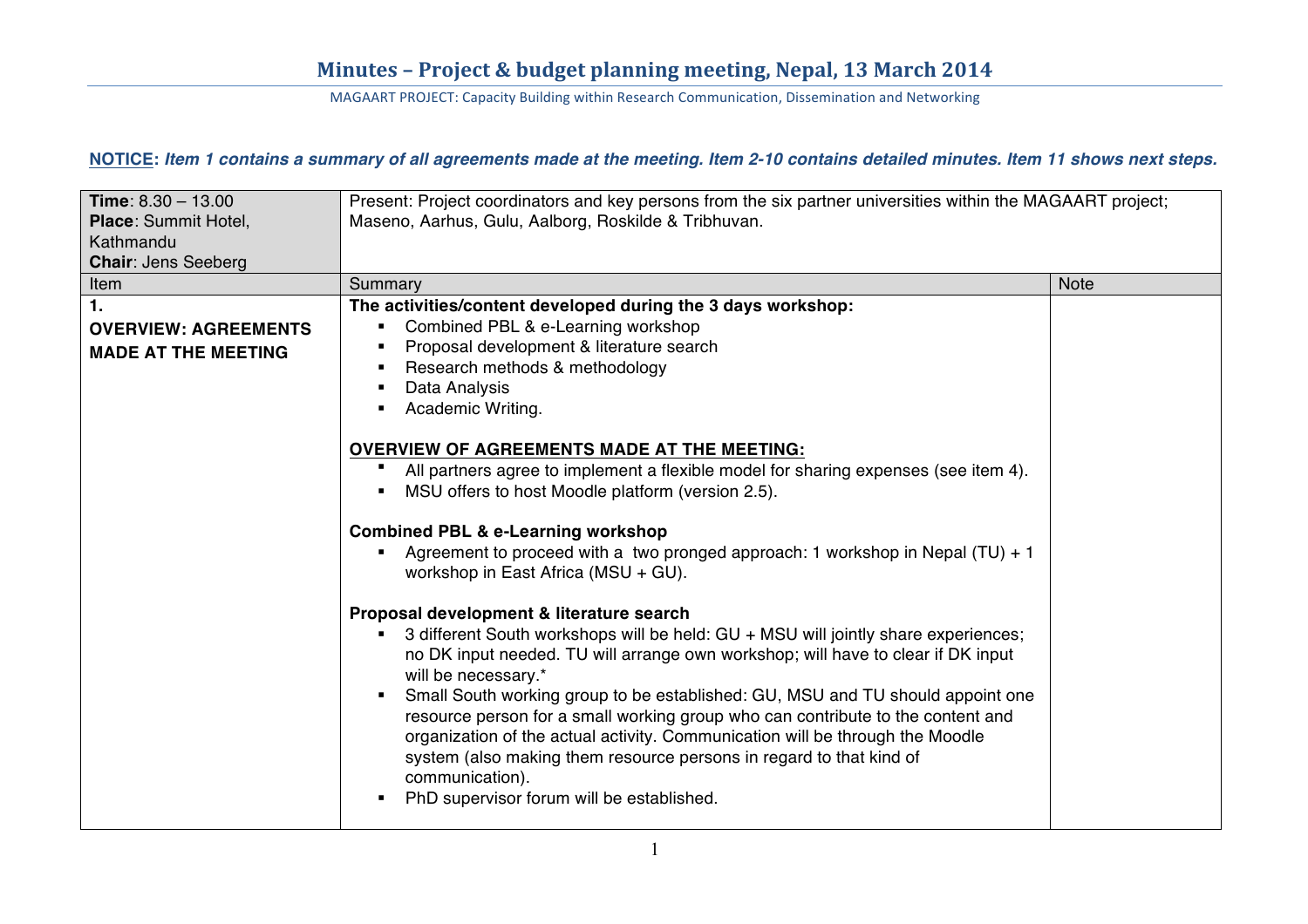| Research methods & methodology                                                                 |
|------------------------------------------------------------------------------------------------|
| 2 separate workshop activities: MSU & GU jointly. TU makes own plan.                           |
| 2 DK resource persons at each workshop (with complementary qualifications).                    |
|                                                                                                |
| <b>Data Analysis</b>                                                                           |
| 3 workshop modules (geographically separate) with F2F at one site and eMode at                 |
| the others (the F2F site changes).                                                             |
| 2 DK resource persons $x$ 3 + 1 week preparation.                                              |
| In total, the activity contains the following 'packages':                                      |
| 1 workshop for preparation                                                                     |
|                                                                                                |
| 3 workshops with 3 levels of discussion (theory, data collection, analysis)                    |
|                                                                                                |
| A task force will be responsible for the development, including technical involvement from     |
| all 3 South universities. The workshop modules to held at a later stage (last part of 2015).   |
|                                                                                                |
| <b>Academic Writing</b>                                                                        |
| All 3 South universities agree to do this activity.                                            |
| п<br>Martin will remove the word 'article' in the budget/activity plan. Pär-Ola and Betty will |
| plan time and costs (and travel) in detail.                                                    |
|                                                                                                |
| Should be linked to thematic conference (1.1.1)                                                |
|                                                                                                |
| Regarding the 1 <sup>st</sup> component of the project ('Knowledge sharing')                   |
| 1.1.1 (Thematic conference): The Conference activity will be kept in Kenya (e.g.               |
| Nov. 2015)                                                                                     |
| 1.1.2 (Development of research proposals): Prepare a guideline/policy.                         |
| 1.3.1 (Thematic dissemination WS): South partner universities will decide on small             |
| adjustments within this project component.                                                     |
| $1.4.1 + 1.4.2$ (Research dissemination / outreach activities): South partner                  |
| universities will decide on small adjustments within this project component. GU will           |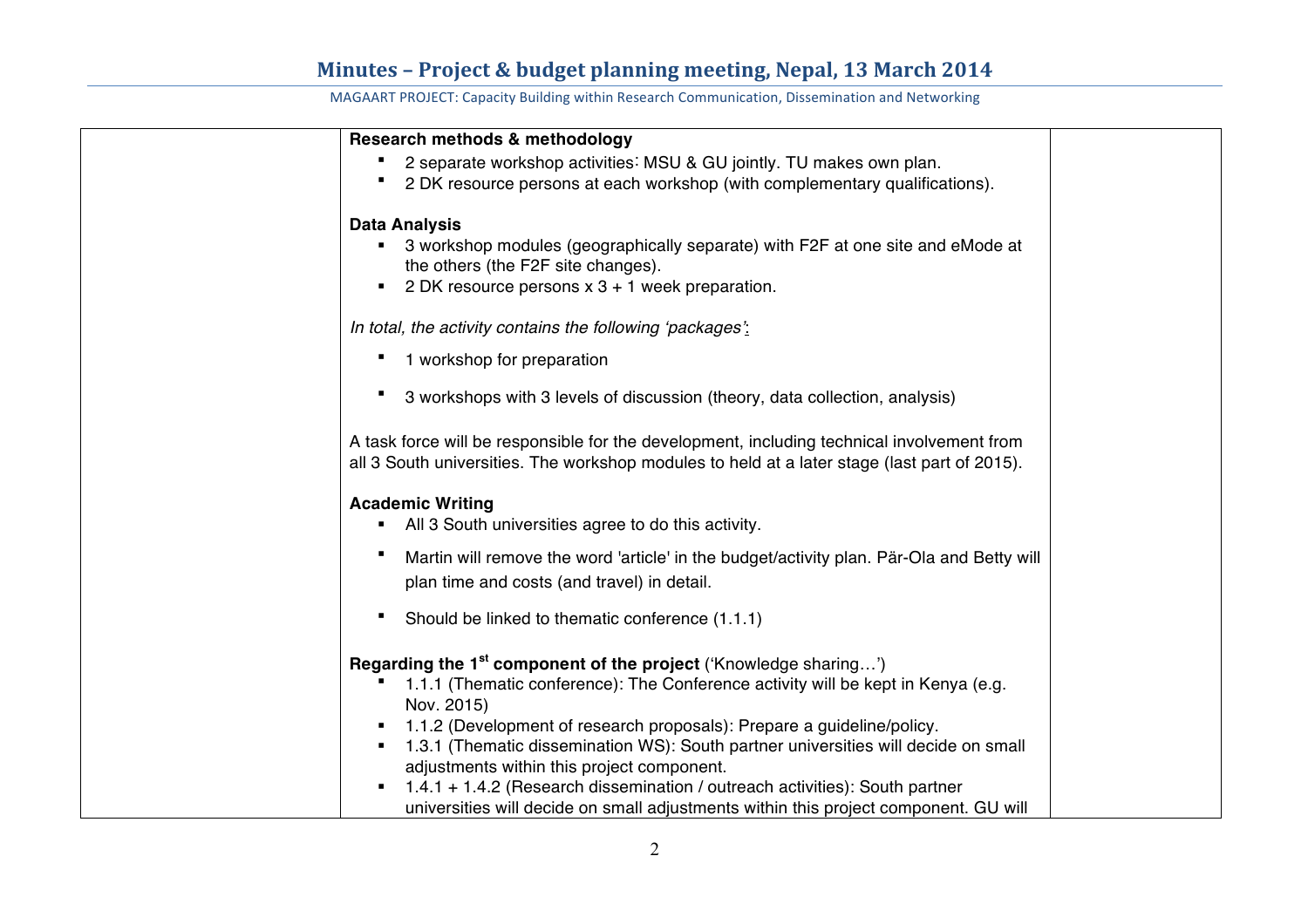|                                                       | still be doing radio programmes.                                                                                                                                                                                                                                                                                                                          |  |
|-------------------------------------------------------|-----------------------------------------------------------------------------------------------------------------------------------------------------------------------------------------------------------------------------------------------------------------------------------------------------------------------------------------------------------|--|
|                                                       |                                                                                                                                                                                                                                                                                                                                                           |  |
|                                                       |                                                                                                                                                                                                                                                                                                                                                           |  |
| 2.<br><b>INTRODUCTION BY JENS</b>                     | Jens: The situation is probably that we cannot do everything that people asked and hoped<br>for during the workshop, so we need to make some decisions and prioritize.                                                                                                                                                                                    |  |
| <b>SEEBERG &amp; ROUND OF</b>                         |                                                                                                                                                                                                                                                                                                                                                           |  |
| <b>REFLEXION</b>                                      | <b>Round of reflexion</b>                                                                                                                                                                                                                                                                                                                                 |  |
|                                                       | Discussions on pros and cons regarding development and execution of joint<br>courses/content versus specific content development at each South partner university.                                                                                                                                                                                        |  |
|                                                       | RUC: About making savings, it might make sense for MSU and GU to do some activities<br>together. However, if we try to design a different didactic focus it will be costly. And the idea<br>is, of course, that we should do training etc. together, so it is more to find out how we<br>organize it logistically; reg. F2F meetings, communication, etc. |  |
|                                                       | Both GU and MSU agree on developing and conducting joint activities - together with TU in<br>the extend that this is feasible (depending on available technology, etc.).                                                                                                                                                                                  |  |
|                                                       | Jens: wherever the activity is conducted there is the option of a lager group of participants.<br>Also, there is a ripple effect: activities are typically best embedded at the host institutions<br>(not in the 'travelling institutions').                                                                                                              |  |
|                                                       | TU: Regarding eMode activities TU need to make special, empowering, arrangements in<br>collaboration with the Dean's office (both FOE and FHSS), who will be responsible to<br>bringing together the professors. Saved travel costs could be invested in this at all 3 South<br>universities.                                                             |  |
|                                                       | Jens: The facilitators will always have to move. The question is how many participants are<br>we going to move? This might become clearer when discussing the concrete activities.                                                                                                                                                                        |  |
| 3.<br><b>GENERAL COMMENTS TO</b><br><b>ACTIVITIES</b> | AAU: Suggests one common model: that 'everything that needs to be seen' can be seen<br>online (Moodle platform).                                                                                                                                                                                                                                          |  |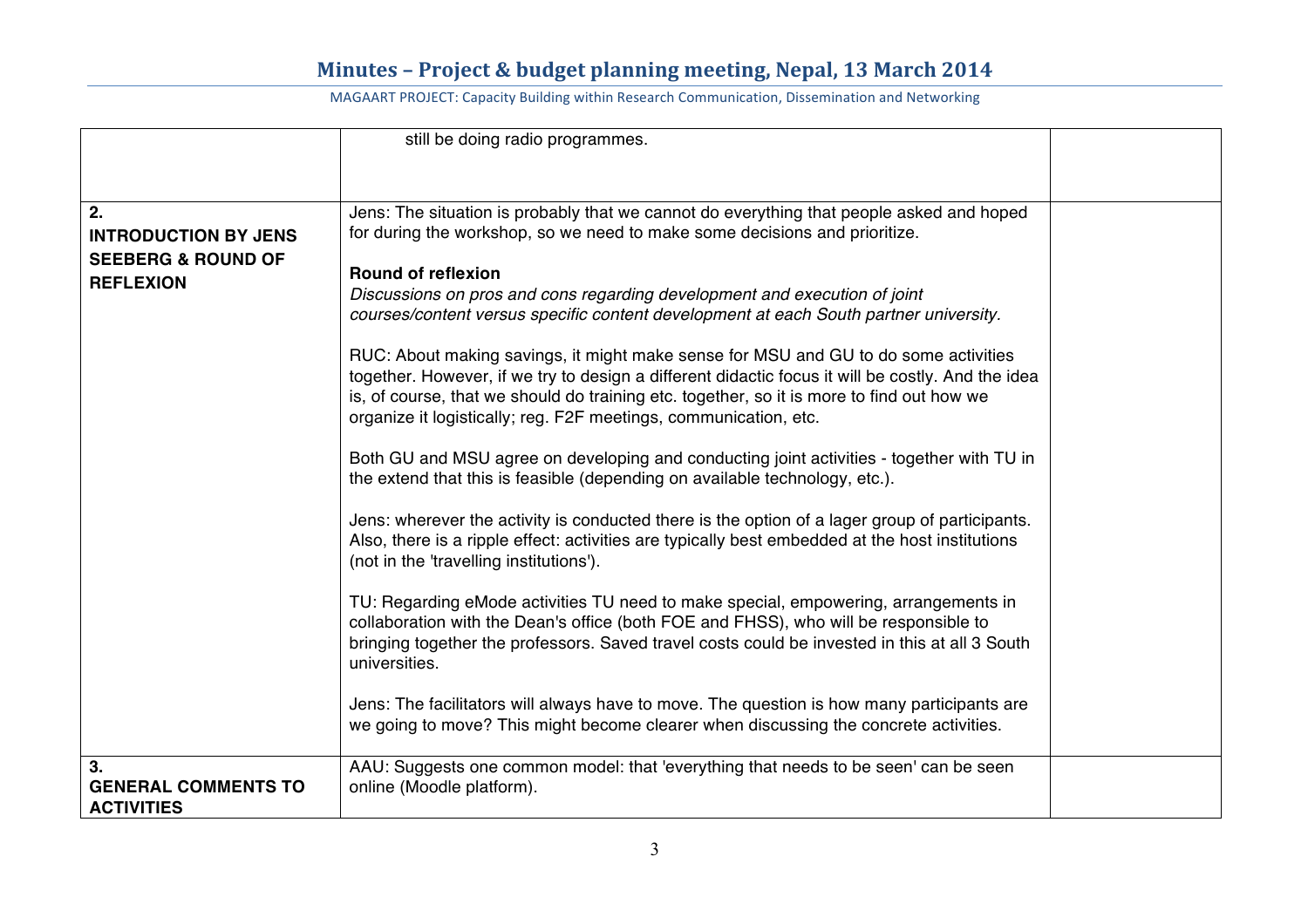|                                                                | TU: 1) We could monitor all activities at one centre, e.g. AAU or MSU, with their e-facilities,<br>and then starting and ending activities at all the other centres, so that the programme can<br>be done eBased. Or 2) Bring together faculties in one place.<br>Jens: Let's see what is needed when we move through each activity. There is also a<br>question of coherence.                                                                                                                                                                                                                                                                                                                                                                                                                                                                                                                                                                                                                                                                                                                                                                                                                                                                                                               |                                                                                                                                                                        |
|----------------------------------------------------------------|----------------------------------------------------------------------------------------------------------------------------------------------------------------------------------------------------------------------------------------------------------------------------------------------------------------------------------------------------------------------------------------------------------------------------------------------------------------------------------------------------------------------------------------------------------------------------------------------------------------------------------------------------------------------------------------------------------------------------------------------------------------------------------------------------------------------------------------------------------------------------------------------------------------------------------------------------------------------------------------------------------------------------------------------------------------------------------------------------------------------------------------------------------------------------------------------------------------------------------------------------------------------------------------------|------------------------------------------------------------------------------------------------------------------------------------------------------------------------|
| 4.<br><b>A FLEXIBLE MODEL FOR</b><br><b>SHARING EXPENCES</b>   | Jens: Proposes a flexible model for sharing expenses with the purpose of allocating more<br>means for actual activities. The general principle would be:<br>Expenses for 'Venue Costs' (hotel, food): covered by the host*<br>Per diem: paid by each university's project budget<br><b>AGREEMENT</b><br>All partners agree to implement the flexible model for sharing expenses.                                                                                                                                                                                                                                                                                                                                                                                                                                                                                                                                                                                                                                                                                                                                                                                                                                                                                                             | *This results in more<br>means for actual<br>activities.                                                                                                               |
| 5.<br><b>COMBINED PBL &amp; E-</b><br><b>LEARNING WORKSHOP</b> | Jens to group 1: you proposed a two promoted model with an East African centre of<br>activities and a Nepal centre of activities.<br>Group 1 on the activity proposal: Did consider the North model, and the model of<br>conducting F2F activities at all 3 South Universities, which will make it very costly in<br>regards to facilitators. The group argues for a sustainable approach; having only 1 joint<br>workshop supports the argument of 'Communities of Practice' among all supervisors from<br>all institutions. Necessary with F2F meetings once in a while.<br>Jens about sustainability beyond the project: It is unlikely that we will have resources to<br>bring people from Nepal to East Africa - where this will be much more possible from GU to<br>MSU. So we should think about how the way we organize the project could have an impact<br>beyond the 1 1/2 years timeframe of this project. The concept of 'Community of Practice'<br>might be good to work with; how do we establish communities of practice that can function<br>even without the resources from this project. These are arguments to have this two-<br>pronged approach. Another issue is critical mass; we will need lager groups, e.g. of<br>supervisors, whom we can't fly around the world. | A budget example<br>with amount of<br>resource persons and<br>costs for the PBL/e-<br>learning course is<br>done in plenum (to be<br>implemented in<br>revised budget) |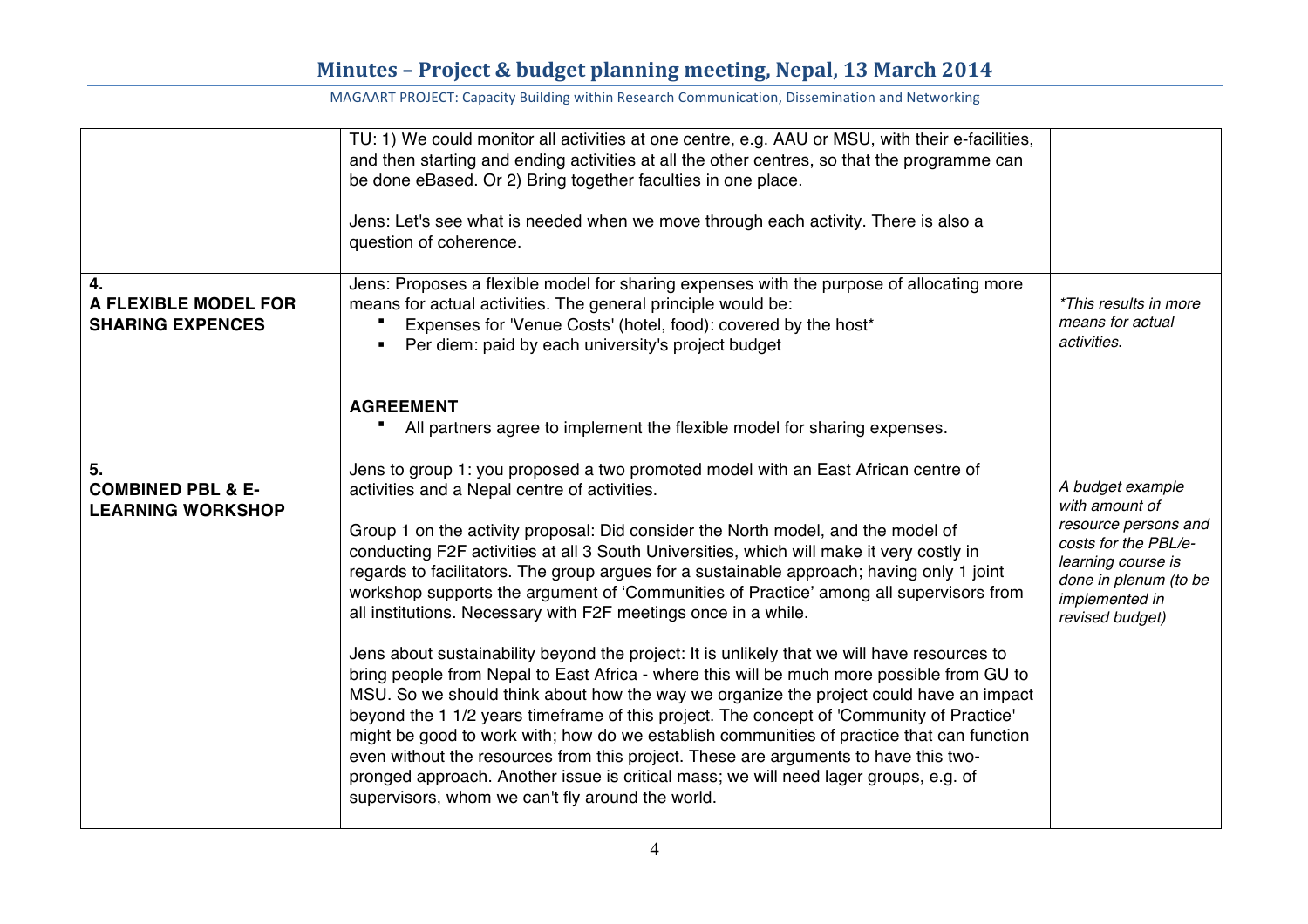|                                                                     | <b>AGREEMENT</b><br>• To proceed with a two pronged approach: 1 workshop in Nepal (TU) + 1 workshop<br>in East Africa (MSU + GU).                                                                                                                                                                                                                                                                                                                                                                                                                                                                                                                                                                                                                               |  |
|---------------------------------------------------------------------|-----------------------------------------------------------------------------------------------------------------------------------------------------------------------------------------------------------------------------------------------------------------------------------------------------------------------------------------------------------------------------------------------------------------------------------------------------------------------------------------------------------------------------------------------------------------------------------------------------------------------------------------------------------------------------------------------------------------------------------------------------------------|--|
| 6.<br><b>PROPOSAL DEVELOPMENT</b><br><b>&amp; LITERATURE SEARCH</b> | Jens stresses the importance of sitting together F2F at the 3 South partner universities;<br>building up a PhD Forum, discussing the necessity of DK input (e.g. regarding e-tools) -<br>with the purpose of fine-tuning the project in relation to milestones, timeframe, supervisor<br>roles/responsibilities.                                                                                                                                                                                                                                                                                                                                                                                                                                                |  |
|                                                                     | In this workshop we want to bring in the PhD students and use/implement what has been<br>learned in the 1st workshop (PBL/e-Learning). It is for students who are in their initial stage,<br>and they have to work with their supervisors on how to develop their proposals. PhD<br>students and supervisors have to do this jointly. So the activity would be either locally at all<br>3 south universities, or jointly for MSU and GU, but not jointly for all 3.                                                                                                                                                                                                                                                                                             |  |
|                                                                     | GU: earlier we talked about possibly 3 workshops; if we combine research proposal,<br>writing, and site methodology. After all one leads to the other, so if we could combine those<br>two and have the activity for approx. one week, and then have it at the 3 sites, this could<br>make sense, rather than having a workshop for each topic.                                                                                                                                                                                                                                                                                                                                                                                                                 |  |
|                                                                     | Jens: There are pros and cons for every idea. The argument for this one is cost saving -<br>and more students. The disadvantage is that if your proposal is still at an early stage you<br>don't know which methods you will need to use yet. So, it might be better to have site<br>methods at a later stage when the PhD student knows what he/she needs. It is more<br>expensive, but it might be more in tune with the specific stage of the student. This could be<br>a good opportunity for PhD Students and supervisors to sit and experiment with different<br>pedagogical tools that come out of the first workshop. In that case, is there any need for DK<br>support, for instance e-tools to be introduced for building up a Community of Practice? |  |
|                                                                     | TU: The supervisors will keep in tough, maybe they don't need to come together for that.                                                                                                                                                                                                                                                                                                                                                                                                                                                                                                                                                                                                                                                                        |  |
|                                                                     | Jens: But coming together might be a purpose in itself - to enhance the building of a<br>collaborating PhD forum, so that we get beyond the purely individual supervisor - PhD                                                                                                                                                                                                                                                                                                                                                                                                                                                                                                                                                                                  |  |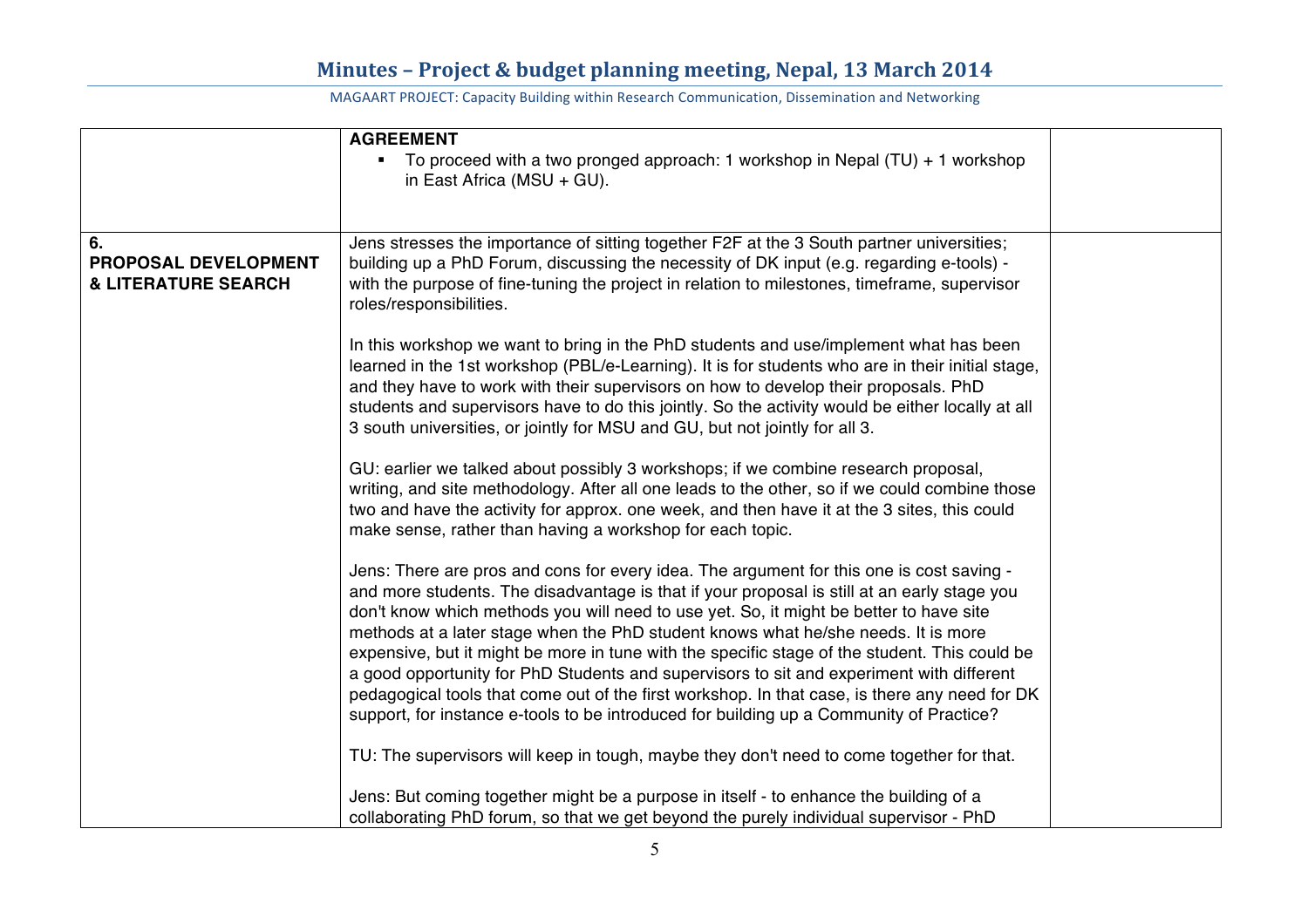|                                                                         | student relationship. At this stage the PhD students have been registered; it is not for<br>development of an application; they will have to fine-tune and develop their proposal.<br>AAU: Something like the PhD plan we are using in DK.<br>Jens: Yes, like: What is the entire PhD project about; What are the components; What is<br>the timeframe and the milestones; What is the supervisor's ability to help the PhD student,<br>etc. Bringing supervisors together can open up for a discussion of the responsibilities of<br>both the PhD student and the supervisor.                                                                                                                                                                                                                                                                                                                                    |                                                                                                                                                                                                                                                                                                                                            |
|-------------------------------------------------------------------------|-------------------------------------------------------------------------------------------------------------------------------------------------------------------------------------------------------------------------------------------------------------------------------------------------------------------------------------------------------------------------------------------------------------------------------------------------------------------------------------------------------------------------------------------------------------------------------------------------------------------------------------------------------------------------------------------------------------------------------------------------------------------------------------------------------------------------------------------------------------------------------------------------------------------|--------------------------------------------------------------------------------------------------------------------------------------------------------------------------------------------------------------------------------------------------------------------------------------------------------------------------------------------|
|                                                                         | <b>AGREEMENT</b><br>3 different South workshops will be held: GU + MSU will jointly share experiences;<br>no DK input needed. TU will arrange own workshop; will have to clear if DK input<br>will be necessary.*<br>Small South working group to be established: GU, MSU and TU should appoint one<br>resource person for a small working group who can contribute to the content and<br>organization of the actual activity/event. Communication will be through the Moodle<br>system (also making them resource persons in regard to that kind of<br>communication).<br>PhD supervisor forum will be established.<br><b>Further comments</b><br>MSU: An online portal should be implemented; orientation to eLearning for both supervisors<br>and students. Costs should be allocated for this.<br>TU: The focus should be on the blending of pedagogy and ICT. At TU a suited setting/place<br>will be built. | *GU: Sharing<br>experiences South to<br>South with MSU - and<br>with Makerere<br>University (Kampala).<br>MSU: Agree with GU -<br>could also be a<br>foundation for<br>developing a PhD<br>Forum. TU: Could be<br>important with DK<br>input, but have 2<br>faculties involved; a<br>suitable resource<br>person will have to be<br>found. |
| $\overline{7}$ .<br><b>RESEARCH METHODS &amp;</b><br><b>METHODOLOGY</b> | Jens: Should this workshop/course be linked with the Data Analysis activity?<br>Group 3: The idea was that this research methodology training would be for 1st year PhD<br>students – for discussing particular methods and research techniques at an early stage.<br>And then have the Data Analysis at a more advanced level for 2nd and 3rd year PhD<br>students; discussing things more in a thematic context and looking into what happens when                                                                                                                                                                                                                                                                                                                                                                                                                                                              |                                                                                                                                                                                                                                                                                                                                            |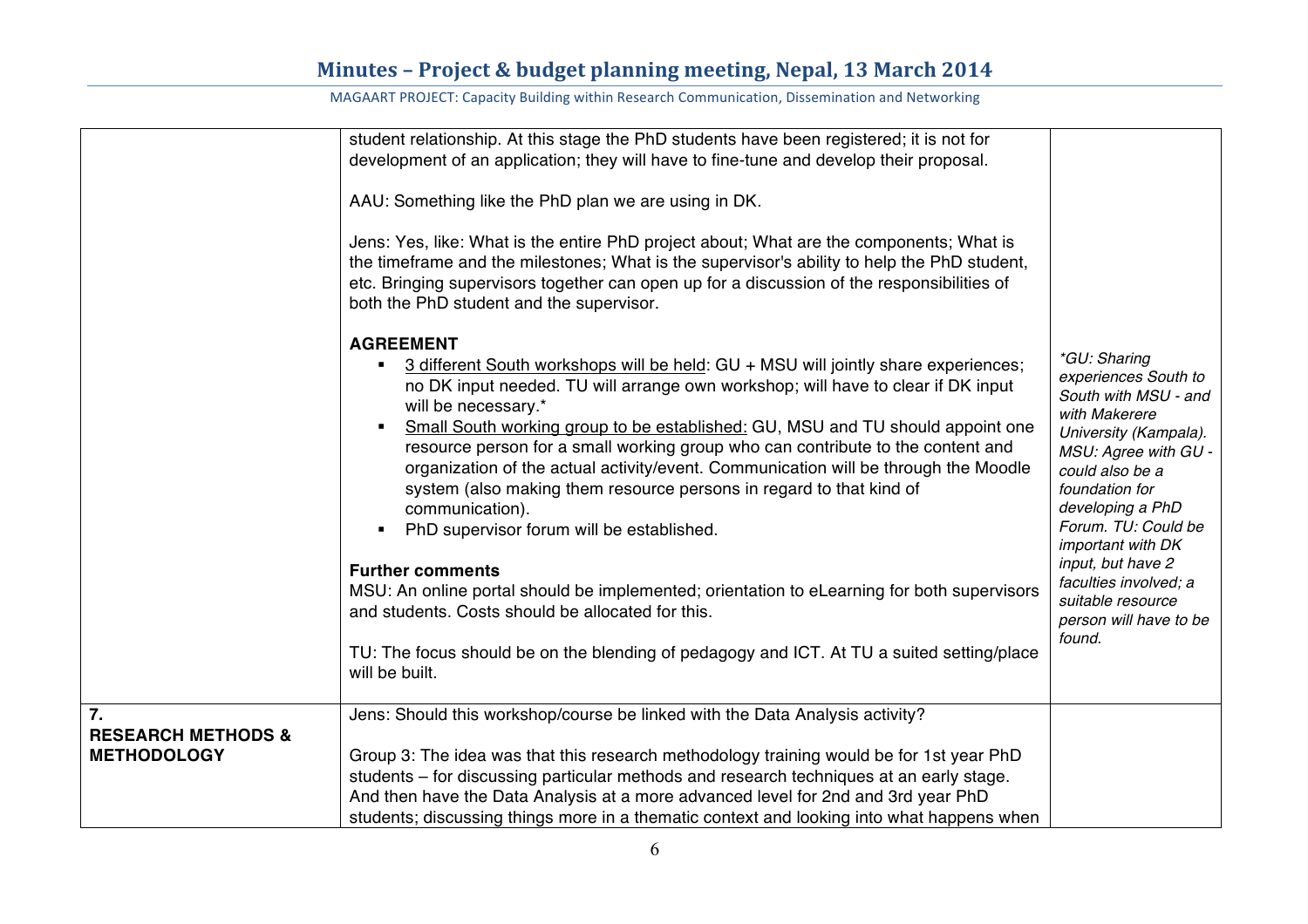| you apply combined methods, etc. So they should be separate and the 1st should be<br>preparatory for the 2nd.                                                                                                                                                                                                                                                                                                                                                                                                                                                                                                                                                                                                                                      |  |
|----------------------------------------------------------------------------------------------------------------------------------------------------------------------------------------------------------------------------------------------------------------------------------------------------------------------------------------------------------------------------------------------------------------------------------------------------------------------------------------------------------------------------------------------------------------------------------------------------------------------------------------------------------------------------------------------------------------------------------------------------|--|
| Jens: Some of us have lots of experience in this field, and we have tons of material that<br>could easily be adapted. Of course, there is a discussion on the direction we want to go,<br>and what kind of methods to prioritize; whether both quantitative and qualitative?<br>A task force with representatives from each university must look into this. But it has to be<br>tailor made so it is relevant for the particular PhD student (also mentioned by Fredrick/MSU<br>during the workshop). There is no one size fits all here. What are the needs in each<br>project? This could mean that a lager pool of material to pick from will be necessary - and<br>this pool of material could develop over time, if this isn't too ambitious? |  |
| TU: the researcher has to do 'outreach' so some basic idea on empirical research will be<br>required. Some amount of quantitative part should be built in.                                                                                                                                                                                                                                                                                                                                                                                                                                                                                                                                                                                         |  |
| Jens: At least we can develop an approach that others can take up and modify into other<br>types of courses, whether they are e.g. quantitative or archival, so we should be focusing<br>on the content and the topic, and think of the pedagogic dimensions.                                                                                                                                                                                                                                                                                                                                                                                                                                                                                      |  |
| TU: The qualitative methods/data collection should be highest priority. But how do we<br>organize this?                                                                                                                                                                                                                                                                                                                                                                                                                                                                                                                                                                                                                                            |  |
| Jens: The advantage of e-Learning here is that the workshop/course could be stretched:<br>With an early introduction to eMode where certain assignments are given. They have their<br>proposals and know what they are supposed to do; i.e. go out and do pilot versions:<br>interviews; surveys, etc. Afterwards bringing in this material to F2F meetings, so that we<br>can work with it at the workshop. And maybe there can be a follow-up, e.g. with the<br>supervisor, making the PhD student more prepared before the workshop.                                                                                                                                                                                                            |  |
| AAU: Also possible to pose problems beforehand.                                                                                                                                                                                                                                                                                                                                                                                                                                                                                                                                                                                                                                                                                                    |  |
| Jens: Yes, Giving a kind of homework in a sense. Ensuring that they will do this well in<br>advance.                                                                                                                                                                                                                                                                                                                                                                                                                                                                                                                                                                                                                                               |  |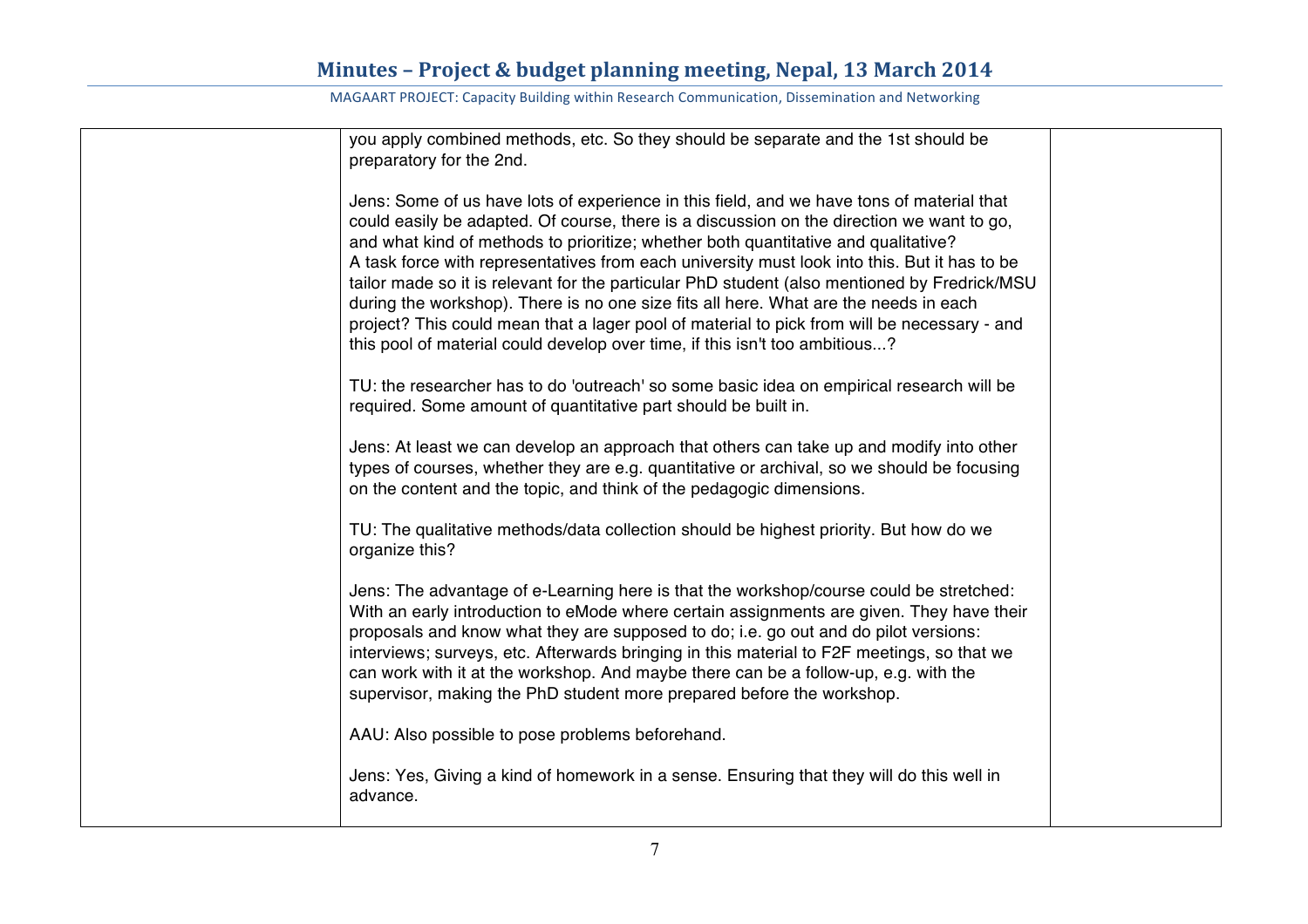|                            | GU: What about the time perspective; Can it all be done in time?                                                                                                                                                                                                                                                                                                                                                                                                                                                                                                                                                                                                                                                                                                                                                                                                                                                                                                           |                                                                                                                                                                                                                                                                                                                                                                                                                         |
|----------------------------|----------------------------------------------------------------------------------------------------------------------------------------------------------------------------------------------------------------------------------------------------------------------------------------------------------------------------------------------------------------------------------------------------------------------------------------------------------------------------------------------------------------------------------------------------------------------------------------------------------------------------------------------------------------------------------------------------------------------------------------------------------------------------------------------------------------------------------------------------------------------------------------------------------------------------------------------------------------------------|-------------------------------------------------------------------------------------------------------------------------------------------------------------------------------------------------------------------------------------------------------------------------------------------------------------------------------------------------------------------------------------------------------------------------|
|                            | Jens: By working with new PhD students and PhD students at a later level we can<br>compress it; i.e. be moving through a series of workshops for a PhD. But we are not having<br>the same PhD students - thereby compressing it within the 1 1/2 years (that is left of the<br>project). This is the only way to do it. But at some point we have to get back to the<br>important question: can we manage all these activities within the timeframe of the project?<br>And again; how to organize it?<br>MSU: Suggests having it separately; MSU and GU together - and bringing in other students<br>at different levels.<br>Jens: Are DK resource persons needed?<br>MSU: Important; it has a high priority.<br>TU: DK should work with TU supervisors for developing the 1st workshop/course.<br><b>AGREEMENT</b><br>2 separate workshop activities: MSU & GU jointly. TU makes own plan*<br>2 DK resource persons at each workshop (with complementary qualifications). | <i>*TU has a different</i><br>situation with 70 PhD<br>candidates, why a<br>separate procedure<br>must be developed.<br>Jens: This project<br>cannot lift this - only<br>smaller groups for<br>PhD students with<br>areas of research in<br>common. TU might<br>replicate the<br>workshop/course,<br>after trying it out the<br>first time, and when<br>more confortable with<br>the eMode. Scale it<br>up, eventually. |
| 8.<br><b>DATA ANALYSIS</b> | Jens: The suggestion here is a different structure with 3 workshops at each of the 3 South<br>universities, where the PhD students will be hooked up with the workshop somehow,<br>through eMode to the site that hosts the F2F workshop. This means that all participating<br>PhD students will have 1 on-site (F2F) workshop and 2 eMode workshops.<br>Group 4: We talked about 3 in 1, not 3 separate workshops.<br>Jens: Yes, but they are geographically separate. Could be called '3 modules'.<br>GU: Suggests the usage of video conference; multiple locations/geographically separate.<br>Unsustain about TU regarding the usage of video conf.                                                                                                                                                                                                                                                                                                                   |                                                                                                                                                                                                                                                                                                                                                                                                                         |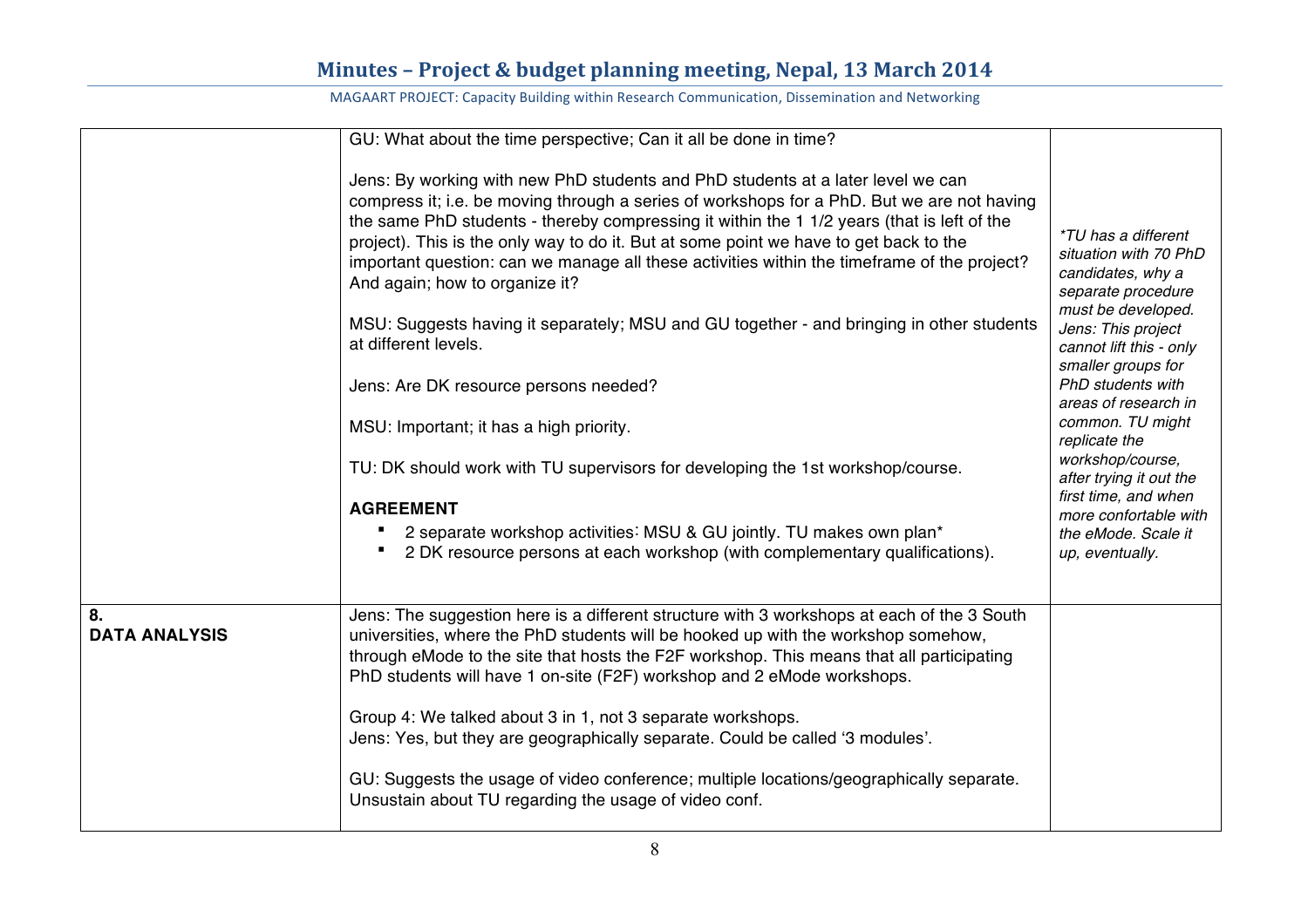|                         | Jens: TU should discuss if they want to invest in a facility/space for eMode (e.g. video<br>conference) to be used in communicating with DK and Africa. There is a small budget for<br>this infrastructure (GU also has a small budget for this, but the facility might be possible to<br>develop within BSU 2 instead).<br>TU: This facility will be developed and placed in/near the Dean's central office.<br>AAU: Necessary to have a working group to plan technical details.<br>MSU: Should be combined with the online Moodle platform. Technical responsible person<br>should be available at each site.<br>RUC: Could contain recorded lectures, etc.<br><b>AGREEMENT</b><br>3 workshop modules* (geographically separate) with F2F at one site and eMode at<br>the others (the F2F site changes).<br>2 DK resource persons $x$ 3 + 1 week preparation<br>In total, the activity contains the following 'packages':<br>1 workshop for preparation<br>3 workshops with 3 levels of discussion (theory, data collection, analysis)<br>A task force will be responsible for the development, including technical involvement from<br>all 3 South universities. The workshop modules to held at a later stage (last part of 2015).**<br>Notice: The same group of PhD students have to be present during all 3 levels. | * The 3 levels contain:<br>1) theoretical<br>framework research<br>design; 2) data<br>collection and<br>methodological<br>strategy; 3) analysis.<br>PhD students need to<br>be present in all 3,<br>and make<br>assignments in each.<br><i>**Related details</i><br>discussed: It will be<br>necessary with an 'e-<br>coordinator' for<br>'management of crisis'<br>(not just technical).<br>Furthermore, it is<br>recommended to<br>have a<br>Chair/'recognized<br>expert' present at the<br>F2F site. If the<br>modules will be held<br>synchronous, only<br>half-day sessions in<br>the morning are<br>possible. |
|-------------------------|-----------------------------------------------------------------------------------------------------------------------------------------------------------------------------------------------------------------------------------------------------------------------------------------------------------------------------------------------------------------------------------------------------------------------------------------------------------------------------------------------------------------------------------------------------------------------------------------------------------------------------------------------------------------------------------------------------------------------------------------------------------------------------------------------------------------------------------------------------------------------------------------------------------------------------------------------------------------------------------------------------------------------------------------------------------------------------------------------------------------------------------------------------------------------------------------------------------------------------------------------------------------------------------------------------------------------------|---------------------------------------------------------------------------------------------------------------------------------------------------------------------------------------------------------------------------------------------------------------------------------------------------------------------------------------------------------------------------------------------------------------------------------------------------------------------------------------------------------------------------------------------------------------------------------------------------------------------|
| 9.                      | Jens: This activity (1.2.1) is funded within the 1st component ('Knowledge sharing'),                                                                                                                                                                                                                                                                                                                                                                                                                                                                                                                                                                                                                                                                                                                                                                                                                                                                                                                                                                                                                                                                                                                                                                                                                                       |                                                                                                                                                                                                                                                                                                                                                                                                                                                                                                                                                                                                                     |
| <b>ACADEMIC WRITING</b> | When the planning was done 1 year ago (in BSU 1) MSU did not prioritize this but now it is<br>a different situation - and we no longer focus on 'article writing', but on how to write<br>academically; all the dimensions of that.<br>The activity could be stretched over a longer period of time. eMode could be a useful tool.<br>Probably some F2F interaction as well, ideally at the beginning and at the end, if it can be                                                                                                                                                                                                                                                                                                                                                                                                                                                                                                                                                                                                                                                                                                                                                                                                                                                                                          |                                                                                                                                                                                                                                                                                                                                                                                                                                                                                                                                                                                                                     |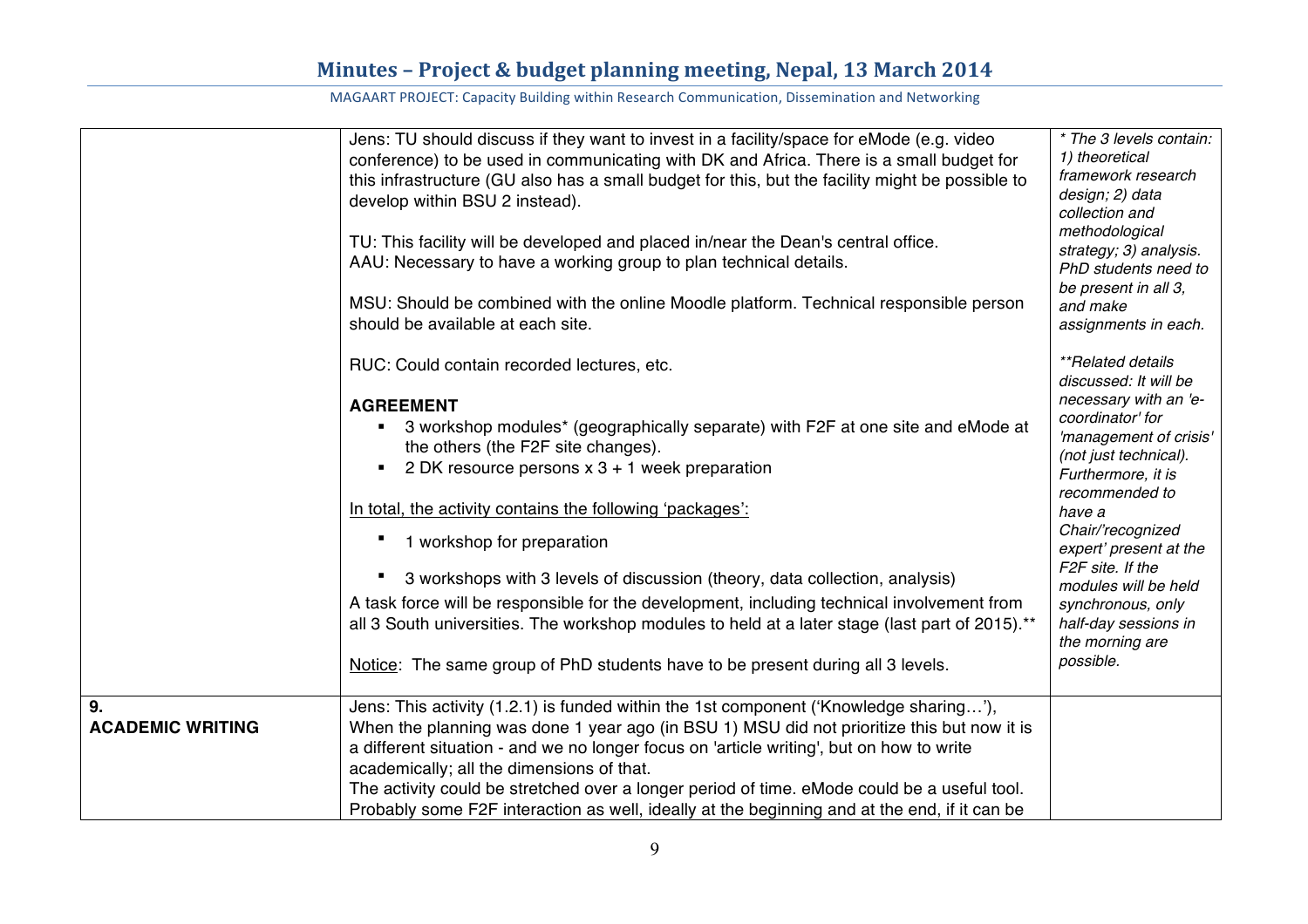|                                                                              | afforded. Should it be jointly or separate?                                                                                                                                                                                                                                                                                                                                                                                |  |
|------------------------------------------------------------------------------|----------------------------------------------------------------------------------------------------------------------------------------------------------------------------------------------------------------------------------------------------------------------------------------------------------------------------------------------------------------------------------------------------------------------------|--|
|                                                                              | MSU: Maybe F2F one-two times and then have all the material available online.                                                                                                                                                                                                                                                                                                                                              |  |
|                                                                              | Jens: no problem with having it all available online, but it has to be very practically oriented<br>- on writing - for PhD students to learn properly. How to manage this?                                                                                                                                                                                                                                                 |  |
|                                                                              | TU: maybe 2 WS. Could it be possible to bring all together - or DK persons giving courses<br>online?                                                                                                                                                                                                                                                                                                                       |  |
|                                                                              | Jens: Suggests that Academic Writing workshop could be linked with the thematic PhD<br>conference (1.1.1) in Kenya; enabling the PhD students (and maybe other presenters who<br>want to improve their academic English) to get feedback on their conference papers; and<br>bringing them together at and before the conference (also online). This means that they<br>would work on their papers prior to the conference. |  |
|                                                                              | AAU: Will be relatively easy to support online; easy to get feedback on what others have<br>been reading online.                                                                                                                                                                                                                                                                                                           |  |
|                                                                              | <b>AGREEMENT</b><br>• All 3 South universities agree to do this activity.                                                                                                                                                                                                                                                                                                                                                  |  |
|                                                                              | Martin will remove the word 'article' in the budget/activity plan. Pär-Ola and Betty will<br>plan time and costs (and travel) in detail.                                                                                                                                                                                                                                                                                   |  |
|                                                                              | Should be linked to thematic conference (1.1.1)                                                                                                                                                                                                                                                                                                                                                                            |  |
| 10.<br><b>REGARDING THE 1ST</b><br><b>COMPONENT OF THE</b><br><b>PROJECT</b> | 1.1.1 (Thematic conference)<br>Jens: Kenya conference, late 2015. Should be good time before X-Mas, including time to<br>follow up on accounting etc.                                                                                                                                                                                                                                                                      |  |
| 'Knowledge sharing, research                                                 | RUC: Now this is a 'stand alone activity' (beyond BSU 1), but it is still an important event.                                                                                                                                                                                                                                                                                                                              |  |
| dissemination and<br>communication'                                          | Jens: In the budget Venue Costs is at MSU. And there is an PBL evaluation component<br>which could be another reason for having the conference at MSU; i.e. linking it to eCampus                                                                                                                                                                                                                                          |  |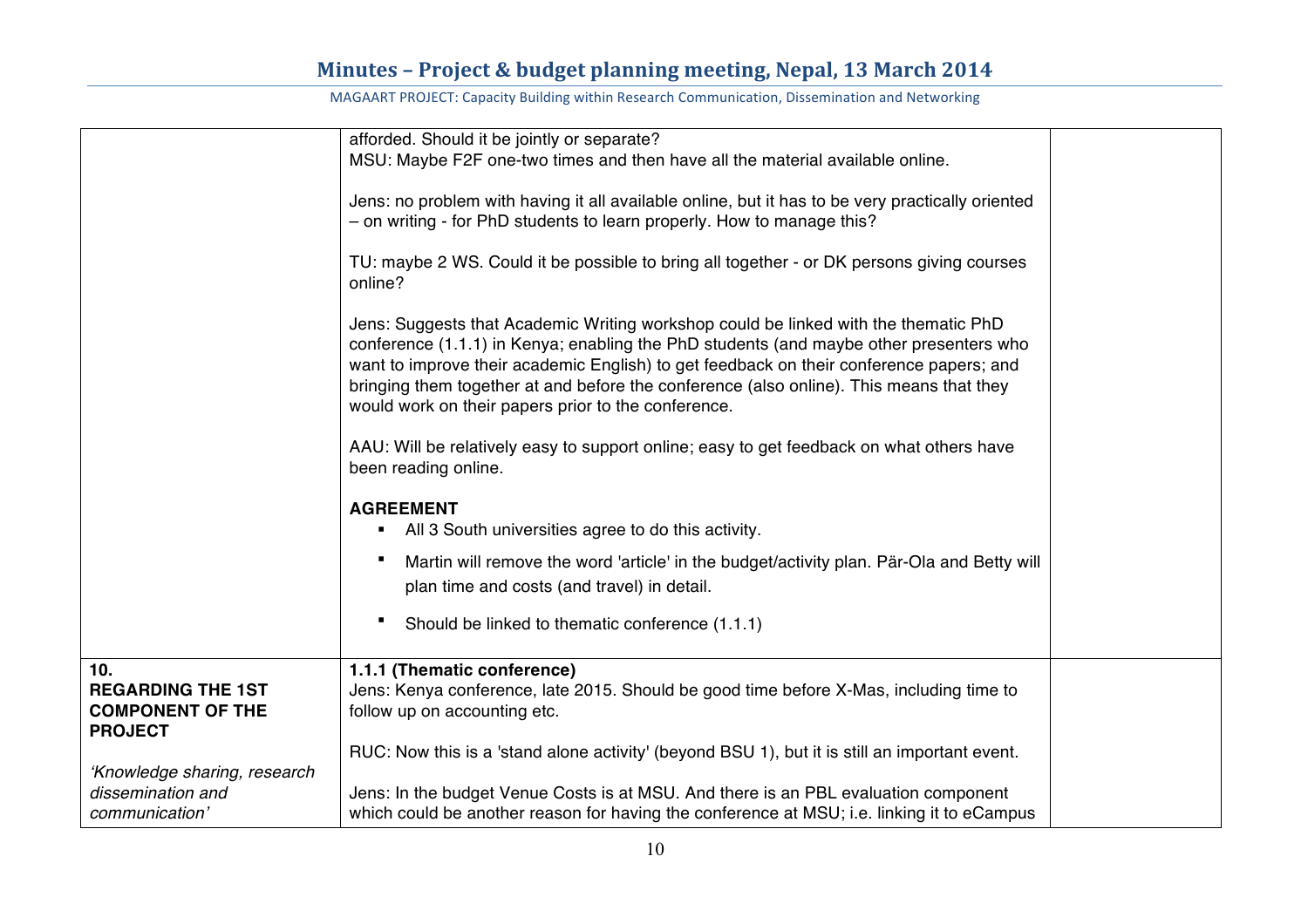| - as a driving force in this project.                                                                                                                                 | Looking into the 1st                  |
|-----------------------------------------------------------------------------------------------------------------------------------------------------------------------|---------------------------------------|
|                                                                                                                                                                       | component of the<br>budget (hand out) |
| <b>AGREEMENT</b>                                                                                                                                                      |                                       |
| The Conference activity will be kept in Kenya (e.g. Nov. 2015)                                                                                                        |                                       |
| 1.1.2 (Development of research proposals)                                                                                                                             |                                       |
| Jens: The idea is to enable senior researchers across our 6 universities, and potentially we                                                                          |                                       |
| can include some additional people. Sitting together, maybe one week, in research groups                                                                              |                                       |
| with shared interests, to develop proposals for external funding. E.g. Danida (FFU) grants                                                                            |                                       |
| or any other research grant opportunity. Important to decide who should get the grant to                                                                              |                                       |
| develop a proposal?                                                                                                                                                   |                                       |
|                                                                                                                                                                       |                                       |
| TU: Very tough decision to make. Deans must be asked.                                                                                                                 |                                       |
| Jens: How do we have an academic procession that is not clouded in politics; how to                                                                                   |                                       |
| ensure academic quality?                                                                                                                                              |                                       |
|                                                                                                                                                                       |                                       |
| RUC: Earlier there were different interests. We need to plan workshops in details.                                                                                    |                                       |
|                                                                                                                                                                       |                                       |
| MSU: Could each university make a local consortium and decide on specific areas.                                                                                      |                                       |
| Jens: How do we manage the x amount of applications? E.g. in the case of Danida: the 1st                                                                              |                                       |
| for pre- selection; the later, final stage is more hard. Probably only 1 shot - or 2.                                                                                 |                                       |
| RUC: Only 1 shot as 1st deadline is March with answer in December. Nepal has an                                                                                       |                                       |
| advantage reg. South Calls. For Kenya and Uganda it is less possible because the only                                                                                 |                                       |
| option is North Calls (see e.g. www.dfcentre.com/research), which is to be shared with                                                                                |                                       |
| Health & Natural Science. Therefore, it is necessary to think of other applications and have                                                                          |                                       |
| a clear strategy.                                                                                                                                                     |                                       |
|                                                                                                                                                                       |                                       |
| Jens: The project already has a Danish Steering Group in place, and the South partners<br>must have a person in charge; making a 'MAGAART Steering Committee' that is |                                       |
| responsible for working out a policy on this.                                                                                                                         |                                       |
|                                                                                                                                                                       |                                       |
| GU: Asks if the former SDR themes are fixed?                                                                                                                          |                                       |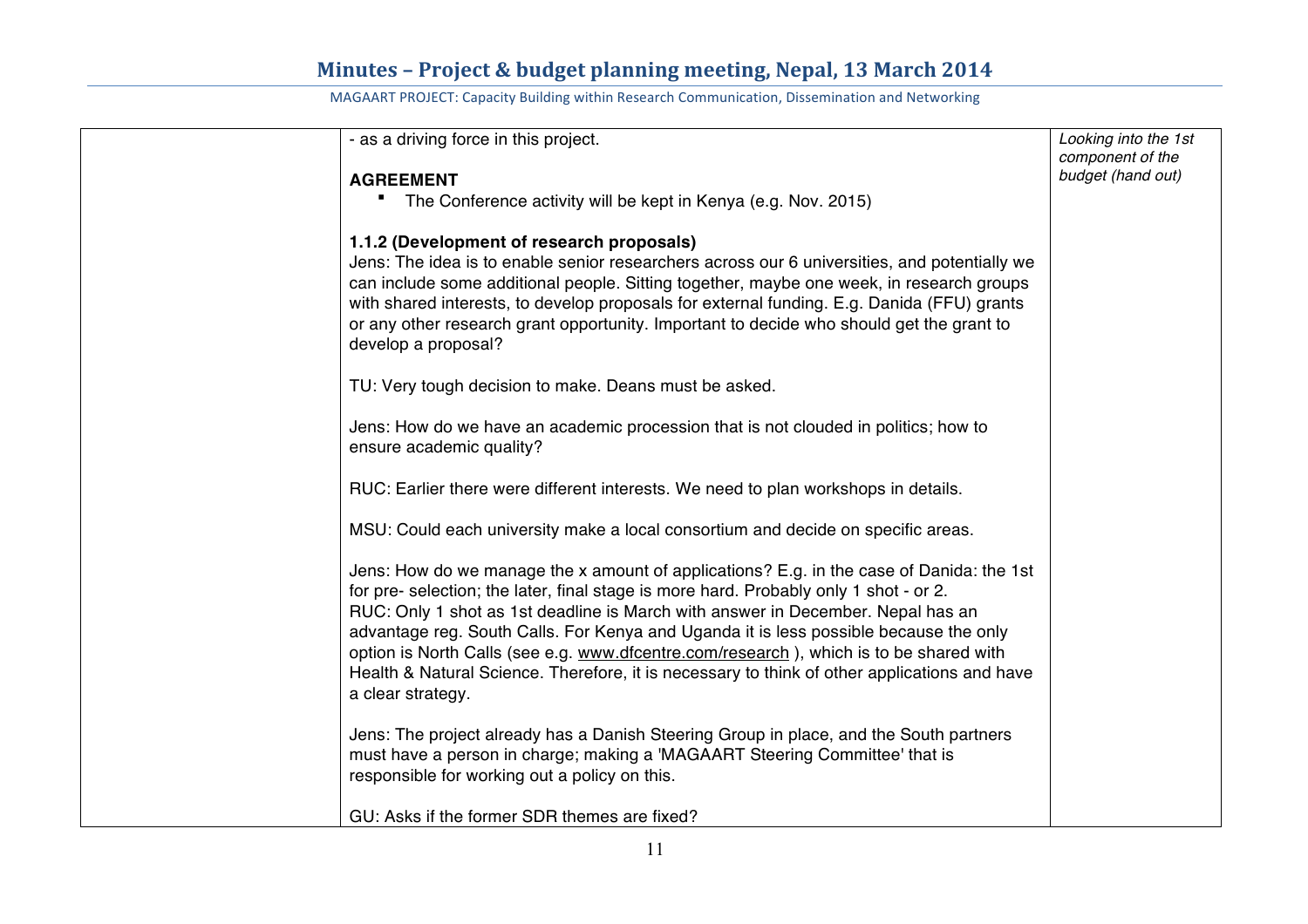| Jens: We have to stick to our SDR themes where we have or joint expertise, but it is open<br>to other funding agencies.                                                                                     |  |
|-------------------------------------------------------------------------------------------------------------------------------------------------------------------------------------------------------------|--|
| AAU: Could also wait for the Calls to come out.                                                                                                                                                             |  |
| Jens: Do you want to put a sealing on what each potential project can apply for. e.g GU<br>have 80.000, would it be ok for one to apply for all and there would be no more?                                 |  |
| GU: no, better to spread it out. And look at the types of projects.                                                                                                                                         |  |
| RUC: We should leave this for the group to decide.                                                                                                                                                          |  |
| Jens: The assumption is that the research teams would be GU, MSU and DK researchers,<br>so it is a joint decision to be made.                                                                               |  |
| AAU: Last year Danida gave DKK 20.000 to prepare a full proposal; both for North and<br>South driven.                                                                                                       |  |
| Jens: That should be taken into consideration. Could increase the number of projects to be<br>supported.                                                                                                    |  |
| <b>AGREEMENT</b><br>Prepare a guideline/policy.                                                                                                                                                             |  |
| 1.1.3 (Thematic dissemination WS)<br>Jens: No North involvement: South will have to develop own detailed plans and share them.<br>We might create a website for sharing in addition to the Moodle platform. |  |
| GU: What about timing and guidelines?                                                                                                                                                                       |  |
| MSU: It was when we counted on a BSU 2, and it has nothing to do with PhD. Can it be<br>changed now?                                                                                                        |  |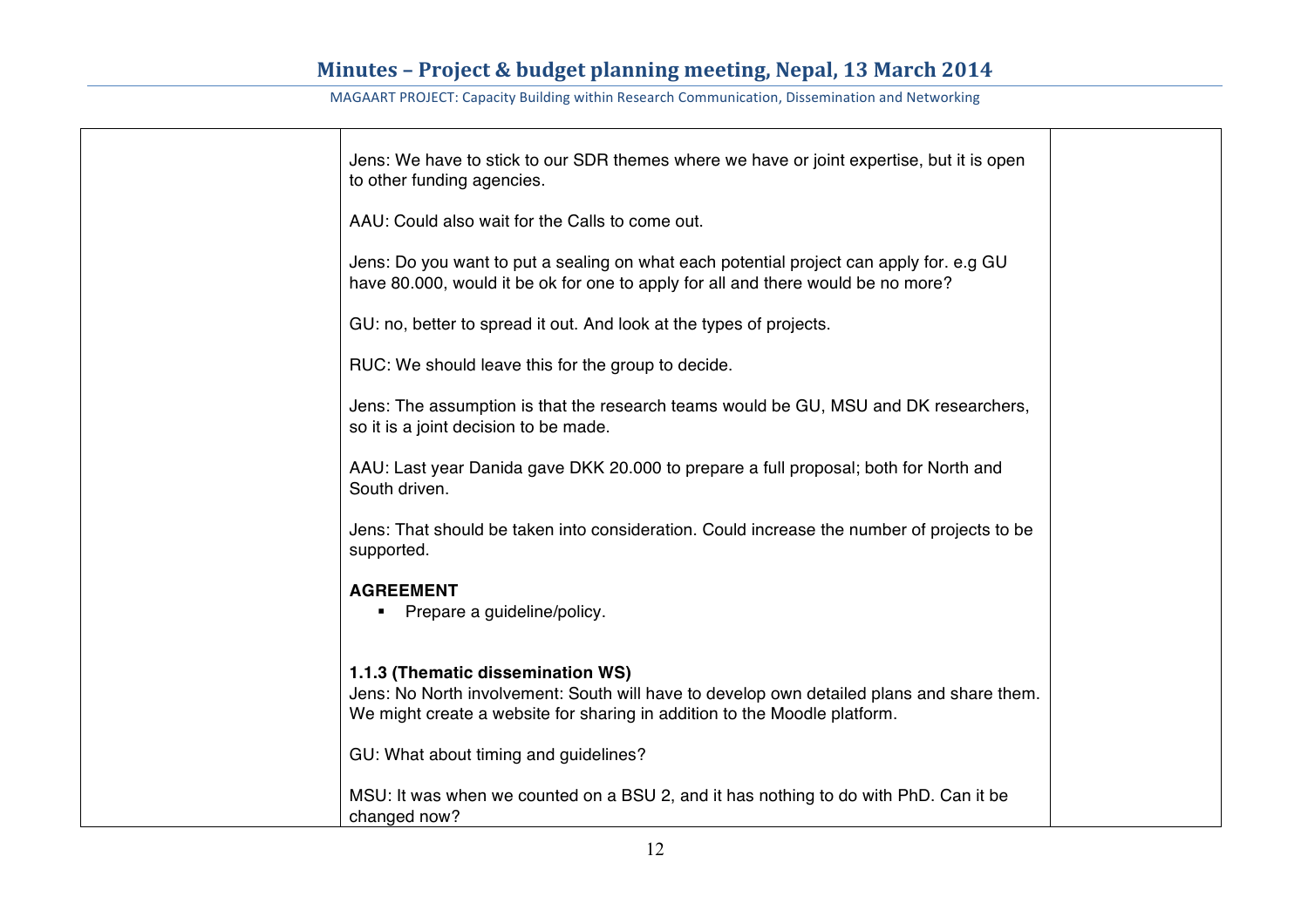| Jens: We have good reasons to change it (within the 1st component), good to find out now.                                                                                                                                                                                              |  |
|----------------------------------------------------------------------------------------------------------------------------------------------------------------------------------------------------------------------------------------------------------------------------------------|--|
| MSU: Would like to move it to 1.1.1 - the conference - e.g. having more participants. Also,<br>some activities could be disseminated locally from the conference, maybe policy briefs, etc.                                                                                            |  |
| Jens: for TU you could spend some of the 1.3.1 if you want to translate some of the PhD<br>students' work to nepali or local dissemination on the work to a different audience, etc. Like<br>a Nepali language workshop. Would GU also want to change it?                              |  |
| GU: Yes, would like to increase the number of participants in the conference (1.1.1)                                                                                                                                                                                                   |  |
| Jens to TU: Do you want to change 1.3.1 (DKK 40.000); keep the whole amount or some<br>for the conference in Kenya?                                                                                                                                                                    |  |
| TU: yes, it can be used here, also for developing website.                                                                                                                                                                                                                             |  |
| Jens: but it is not possible to use it for Moodle - maybe research dissemination in Nepali?                                                                                                                                                                                            |  |
| <b>AGREEMENT</b><br>South partner universities will decide on small adjustments within this project<br>component.                                                                                                                                                                      |  |
| 1.4.1 + 1.4.2 (Research dissemination / outreach activities)<br>Jens to GU: broadcasting/radio programmes - is it still relevant?                                                                                                                                                      |  |
| GU: yes                                                                                                                                                                                                                                                                                |  |
| Jens: There is some fine-tuning to be made between 1.3.1 and 1.4.2.                                                                                                                                                                                                                    |  |
| Jens to TU: maybe you will need to decide if 1.4.2 is dissemination for the policy makers<br>what will then be a good use for 1.3.1 instead of what is here now? And let us know. You<br>could decide to shift it to the development of research proposals (1.1.2) given that you have |  |
|                                                                                                                                                                                                                                                                                        |  |